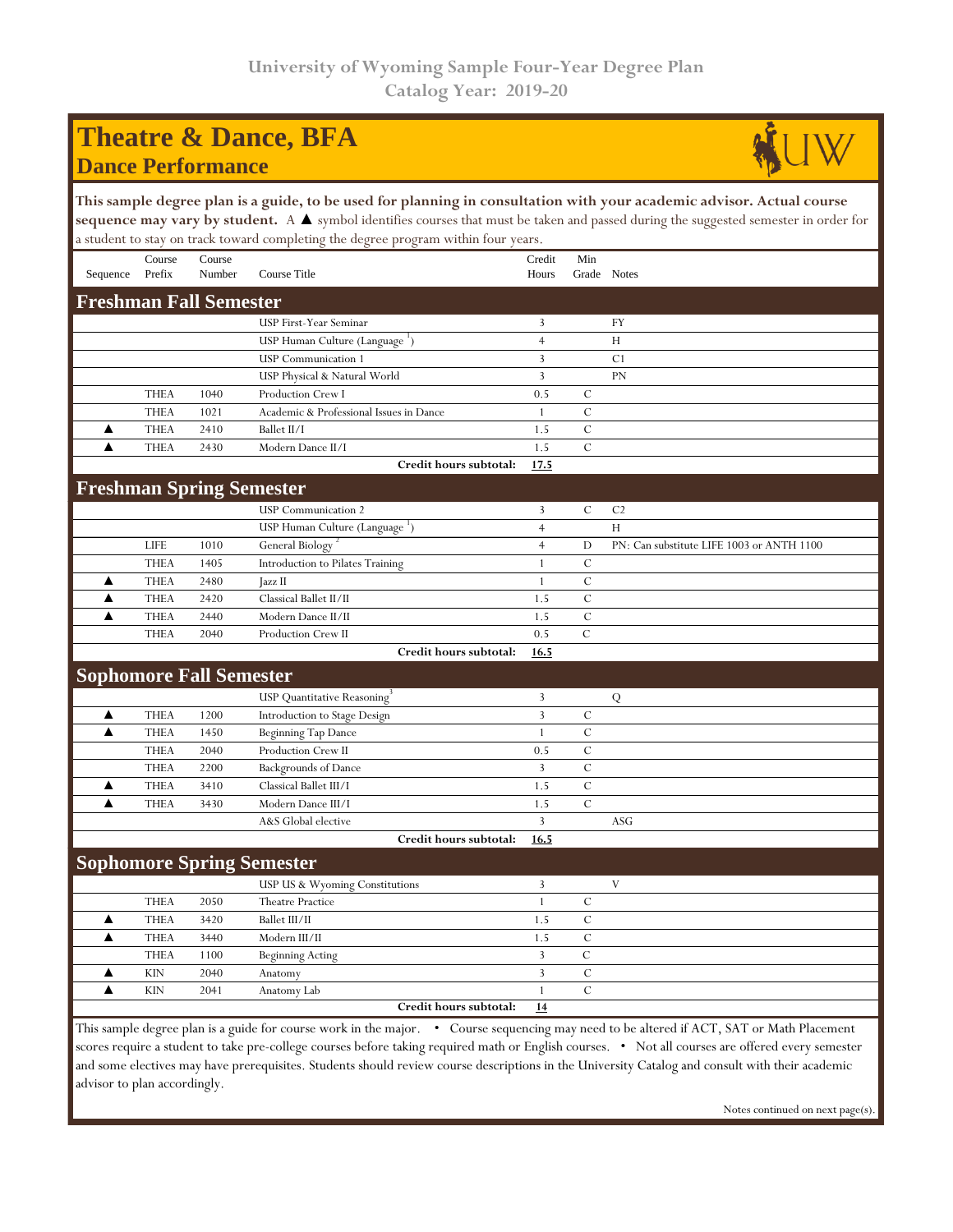| <b>Theatre &amp; Dance BFA</b> |             |                               |                                        |                |                |                                                      |  |  |  |
|--------------------------------|-------------|-------------------------------|----------------------------------------|----------------|----------------|------------------------------------------------------|--|--|--|
|                                |             | <b>Dance Performance</b>      |                                        |                |                |                                                      |  |  |  |
|                                | Course      | Course                        |                                        | Credit         | Min            |                                                      |  |  |  |
| Sequence                       | Prefix      | Number                        | Course Title                           | Hours          |                | Grade Notes                                          |  |  |  |
| <b>Junior Fall Semester</b>    |             |                               |                                        |                |                |                                                      |  |  |  |
|                                |             |                               | A&S Diversity in the US                | 3              |                | <b>ASD</b>                                           |  |  |  |
| ▲                              | <b>THEA</b> | 3021                          | Foundations of Dance Pedagogy          | $\mathbf{1}$   | $\mathcal{C}$  |                                                      |  |  |  |
| ▲                              | <b>THEA</b> | 3480                          | [azz III/I]                            | $\mathbf{1}$   | $\mathbf C$    |                                                      |  |  |  |
|                                | <b>THEA</b> | 4010                          | <b>Adanced Ballet</b>                  | $\overline{2}$ | $\overline{C}$ | Variable credit: 1-3 credits                         |  |  |  |
|                                | <b>THEA</b> | 4030                          | <b>Advanced Modern Dance</b>           | $\overline{2}$ | $\mathcal{C}$  | Variable credit: 1-3 credits                         |  |  |  |
|                                | <b>THEA</b> | 4250                          | <b>Beginning Dance Composition</b>     | $\overline{2}$ | $\mathcal C$   | Offered alternate years                              |  |  |  |
|                                | <b>THEA</b> | 2800                          | Stage Lighting I                       | $\overline{3}$ | $\mathcal{C}$  | Can substitute THEA 2160 or THEA 3820                |  |  |  |
|                                |             |                               | Electives                              | $\overline{3}$ |                |                                                      |  |  |  |
|                                |             |                               | Credit hours subtotal:                 | 17             |                |                                                      |  |  |  |
|                                |             | <b>Junior Spring Semester</b> |                                        |                |                |                                                      |  |  |  |
|                                | <b>THEA</b> | 3100                          | Kinesiology for Dance                  | $\overline{3}$ | $\mathcal{C}$  |                                                      |  |  |  |
|                                | <b>THEA</b> | 4010                          | <b>Advanced Ballet</b>                 | $\overline{2}$ | $\mathbf C$    | Variable credit: 1-3 credits                         |  |  |  |
|                                | <b>THEA</b> | 4030                          | <b>Advanced Modern Dance</b>           | $\overline{2}$ | $\overline{C}$ | Variable credit: 1-3 credits                         |  |  |  |
|                                | <b>THEA</b> | 4260                          | Intermediate Dance Composition         | $\overline{2}$ | $\mathcal{C}$  | Offered alternate years                              |  |  |  |
|                                | <b>THEA</b> | 4880                          | Advanced Theatre Practice: Pedegogy I  | $\mathbf{1}$   | $\mathcal{C}$  |                                                      |  |  |  |
|                                |             |                               | Electives                              | 6              |                |                                                      |  |  |  |
|                                |             |                               | Credit hours subtotal:                 | 16             |                |                                                      |  |  |  |
|                                |             | <b>Senior Fall Semester</b>   |                                        |                |                |                                                      |  |  |  |
|                                | <b>THEA</b> | 4010                          | <b>Advanced Ballet</b>                 | $\overline{2}$ | C              | Variable credit: 1-3 credits                         |  |  |  |
|                                | <b>THEA</b> | 4030                          | <b>Advanced Modern Dance</b>           | $\overline{2}$ | $\mathcal{C}$  | Variable credit: 1-3 credits                         |  |  |  |
|                                | <b>THEA</b> | 4200                          | 20th Century Dance                     | $\overline{3}$ | $\overline{C}$ | C <sub>1</sub>                                       |  |  |  |
|                                | <b>THEA</b> | 4975                          | Internship: Snowy Range Dance          | $\overline{2}$ |                | Can substitute THEA 4990: variable credit available  |  |  |  |
|                                | <b>THEA</b> | 2450                          | Tap II                                 | $\mathbf{1}$   | $\mathcal{C}$  |                                                      |  |  |  |
|                                | <b>THEA</b> | 4700                          | Auditioning & Careers in Dance         | $\mathbf{1}$   | $\mathcal{C}$  |                                                      |  |  |  |
|                                | <b>THEA</b> | 4880                          | Advanced Theatre Practice: Pedegogy II | $\overline{1}$ | $\mathbf C$    |                                                      |  |  |  |
|                                | <b>THEA</b> | 4960                          | Senior Project                         | $\overline{3}$ | $\mathcal{C}$  | Can substitude THEA 4950; variable credit available. |  |  |  |
|                                |             |                               | Elective                               | $\overline{3}$ |                |                                                      |  |  |  |
|                                |             |                               | Credit hours subtotal:                 | 18             |                |                                                      |  |  |  |
|                                |             | <b>Senior Spring Semester</b> |                                        |                |                |                                                      |  |  |  |
|                                | <b>THEA</b> | 3490                          | Jazz III/II                            | $\mathbf{1}$   | $\mathcal{C}$  |                                                      |  |  |  |
|                                | <b>THEA</b> | 4001                          | <b>Historical Dance</b>                | $\overline{2}$ | $\cal C$       |                                                      |  |  |  |
|                                |             |                               | <b>Upper Division Dance Electives</b>  | $\overline{4}$ | $\mathcal{C}$  |                                                      |  |  |  |
|                                |             |                               | Electives                              | 6              |                |                                                      |  |  |  |
|                                |             |                               | Credit hours subtotal:                 | 13             |                |                                                      |  |  |  |
|                                |             |                               | <b>TOTAL CREDIT HOURS</b>              | 128.5          |                |                                                      |  |  |  |
|                                |             |                               |                                        |                |                |                                                      |  |  |  |

### **University of Wyoming requirements:**

Students must have a minimum cumulative GPA of 2.0 to graduate. • Students must complete 42 hours of upper division (3000-level or above) coursework, 30 of which must be from the University of Wyoming. • Courses must be taken for a letter grade unless offered only for S/U. • University Studies Program (USP) Human Culture (H) and Physical & Natural World (PN) courses must be taken outside of the major subject, but can be cross-listed with the major.

#### **College of Arts and Sciences requirements:**

Students must take two "core" courses in addition to UW's University Studies Program requirements: Diversity in the United States (ASD) and Global Awareness (ASG). • No more than 60 hours in the major subject may be used toward the 120 credit hours required for graduation. • At least 30 hours in the major subject must be completed with a grade of C or better (the major may require more).